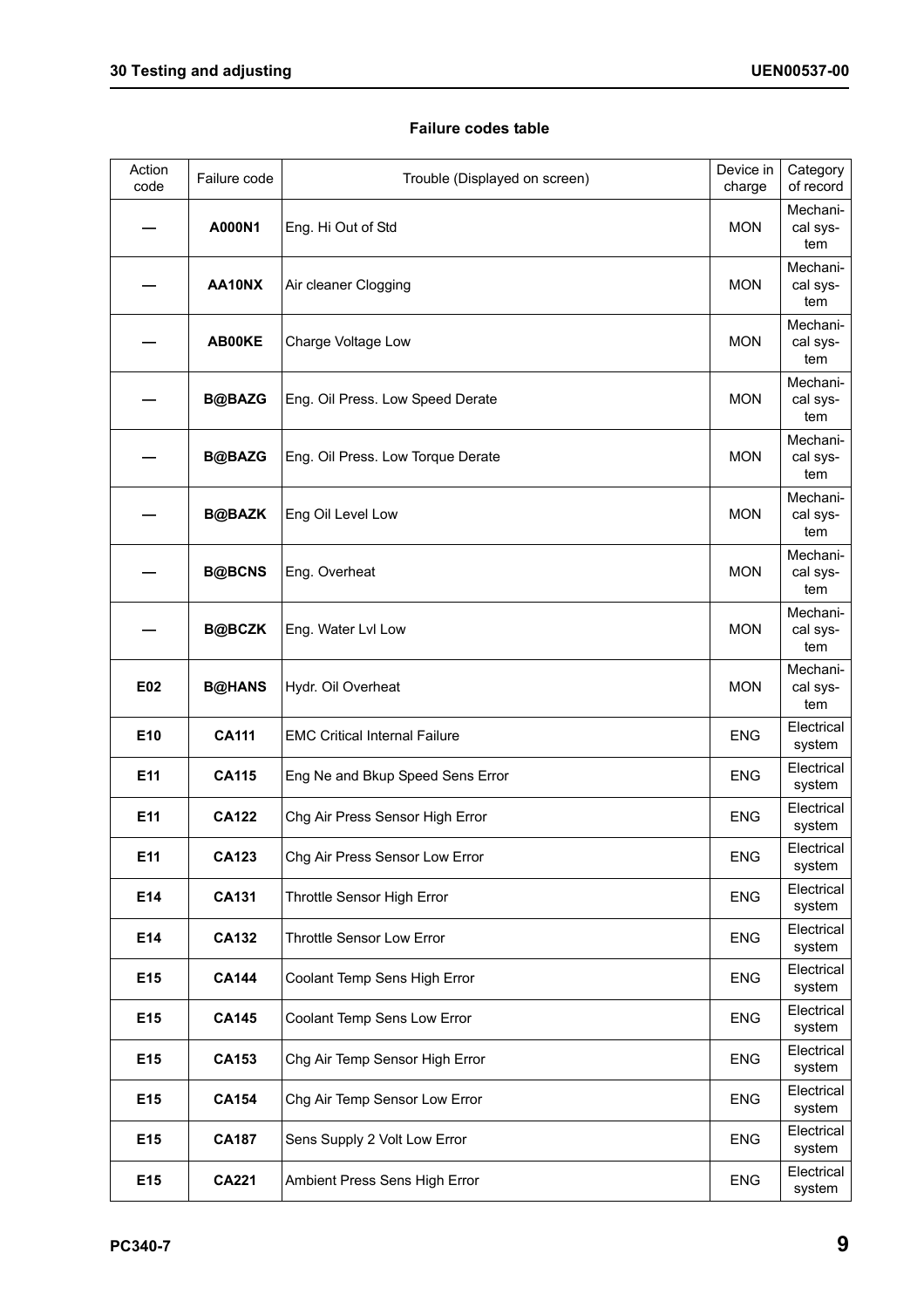| Action<br>code  | Failure code | Trouble (Displayed on screen)                | Device in<br>charge | Category<br>of record       |
|-----------------|--------------|----------------------------------------------|---------------------|-----------------------------|
| E <sub>15</sub> | <b>CA222</b> | Ambient Press Sens Low Error                 | <b>ENG</b>          | Electrical<br>system        |
| E <sub>15</sub> | <b>CA227</b> | Sens Supply 2 Volt High Error                | <b>ENG</b>          | Electrical<br>system        |
|                 | <b>CA234</b> | Eng Overspeed                                | <b>ENG</b>          | Mechani-<br>cal sys-<br>tem |
| E15             | <b>CA238</b> | Ne Speed Sens Supply Volt Error              | <b>ENG</b>          | Electrical<br>system        |
| E <sub>11</sub> | <b>CA271</b> | <b>IMV/PCV1 Short Error</b>                  | <b>ENG</b>          | Electrical<br>system        |
| E11             | <b>CA272</b> | IMV/PCV1 Open Error                          | <b>ENG</b>          | Electrical<br>system        |
| E <sub>11</sub> | CA322        | Inj #1 (L#1) Open/Short Error                | <b>ENG</b>          | Electrical<br>system        |
| E11             | CA323        | Inj #5 (L#5) Open/Short Error                | <b>ENG</b>          | Electrical<br>system        |
| E <sub>11</sub> | CA324        | Inj #3 (L#3) Open/Short Error                | <b>ENG</b>          | Electrical<br>system        |
| E <sub>11</sub> | <b>CA325</b> | Inj #6 (L#6) Open/Short Error                | <b>ENG</b>          | Electrical<br>system        |
| E <sub>11</sub> | CA331        | Inj #2 (L#2) Open/Short Error                | ENG                 | Electrical<br>system        |
| E11             | CA332        | Inj #4 (L#4) Open/Short Error                | <b>ENG</b>          | Electrical<br>system        |
| E <sub>10</sub> | CA342        | Calibration Code Incompatibility             | <b>ENG</b>          | Electrical<br>system        |
| E <sub>10</sub> | CA351        | Injectors Drive Circuit Error                | <b>ENG</b>          | Electrical<br>system        |
| E <sub>15</sub> | CA352        | Sens Supply 1 Volt Low Error                 | <b>ENG</b>          | Electrical<br>system        |
| E <sub>15</sub> | <b>CA386</b> | Sens Supply 1 Volt High Error                | <b>ENG</b>          | Electrical<br>system        |
| E <sub>15</sub> | <b>CA428</b> | Water in Fuel Sensor High Error              | <b>ENG</b>          | Electrical<br>system        |
| E <sub>15</sub> | <b>CA429</b> | Water in Fuel Sensor Low Error               | <b>ENG</b>          | Electrical<br>system        |
| E <sub>10</sub> | <b>CA441</b> | Engine Controller Battery Voltage Low Error  | <b>ENG</b>          | Electrical<br>system        |
| E <sub>10</sub> | <b>CA442</b> | Engine Controller Battery Voltage High Error | <b>ENG</b>          | Electrical<br>system        |
| E11             | <b>CA449</b> | Rail Press Very High Error                   | <b>ENG</b>          | Electrical<br>system        |
| E11             | CA451        | Rail Press Sensor High Error                 | <b>ENG</b>          | Electrical<br>system        |
| E11             | <b>CA452</b> | Rail Press Sensor Low Error                  | <b>ENG</b>          | Electrical<br>system        |
| E <sub>15</sub> | CA553        | Rail Press High Error                        | <b>ENG</b>          | Electrical<br>system        |
| E <sub>15</sub> | <b>CA559</b> | Rail Press Low Error                         | <b>ENG</b>          | Electrical<br>system        |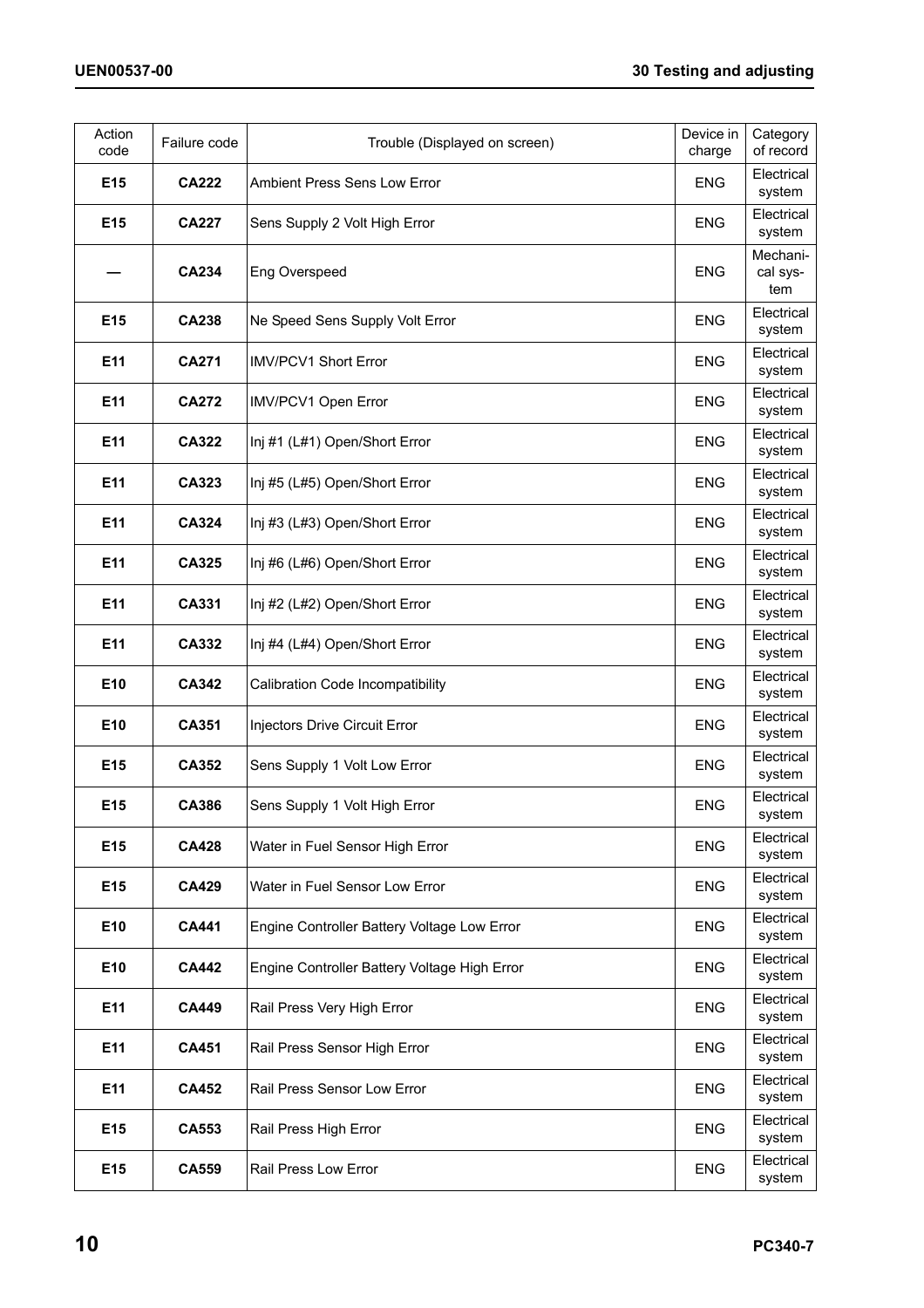| Action<br>code  | Failure code  | Trouble (Displayed on screen)                        | Device in<br>charge | Category<br>of record |
|-----------------|---------------|------------------------------------------------------|---------------------|-----------------------|
| E <sub>11</sub> | <b>CA689</b>  | Ne Speed Sensor Error                                | <b>ENG</b>          | Electrical<br>system  |
| E <sub>11</sub> | <b>CA731</b>  | Bkup Speed Sens Phase Error                          | <b>ENG</b>          | Electrical<br>system  |
| E <sub>10</sub> | <b>CA757</b>  | All Persistent Data Lost Error                       | <b>ENG</b>          | Electrical<br>system  |
| E <sub>11</sub> | <b>CA778</b>  | <b>Bkup Speed Sensor Error</b>                       | <b>ENG</b>          | Electrical<br>system  |
| <b>E0E</b>      | CA1633        | <b>KOMNET Datalink Timeout Error</b>                 | <b>ENG</b>          | Electrical<br>system  |
| E14             | CA2185        | Throt Sens Sup Volt High Error                       | <b>ENG</b>          | Electrical<br>system  |
| E14             | CA2186        | Throt Sens Sup Volt Low Error                        | <b>ENG</b>          | Electrical<br>system  |
| E <sub>11</sub> | <b>CA2249</b> | Rail Press Very Low Error                            | <b>ENG</b>          | Electrical<br>system  |
| E <sub>15</sub> | CA2265        | Electric Lift Pump High Error                        | <b>ENG</b>          | Electrical<br>system  |
| E <sub>15</sub> | CA2266        | Electric Lift Pump Low Error                         | <b>ENG</b>          | Electrical<br>system  |
| E <sub>15</sub> | CA2555        | Grid Htr Relay Volt Low Error                        | <b>ENG</b>          | Electrical<br>system  |
| E <sub>15</sub> | CA2556        | Grid Htr Relay Volt High Error                       | <b>ENG</b>          | Electrical<br>system  |
|                 | <b>D110KB</b> | <b>Battery Relay Output</b>                          | <b>PUMP</b>         | Electrical<br>system  |
|                 | <b>D196KA</b> | Service Return Relay Disc.                           | <b>PUMP</b>         | Electrical<br>system  |
|                 | <b>D196KB</b> | Service Return Relay S/C                             | <b>PUMP</b>         | Electrical<br>system  |
| E02             | DA25KP        | Press. Sensor Power Volt Low                         | <b>PUMP</b>         | Electrical<br>system  |
| <b>E0E</b>      | DA2RMC        | Comm. Error (Pump Controller)                        | <b>PUMP</b>         | Electrical<br>system  |
|                 | <b>DA2SKQ</b> | Model Selection Signal For Model Code Input Mismatch | <b>PUMP</b>         | Electrical<br>system  |
| <b>E0E</b>      | <b>DAFRMC</b> | Comm. Error (Machine Monitor)                        | <b>PUMP</b>         | Electrical<br>system  |
|                 | <b>DHPAMA</b> | F Pump P.Sensor Error                                | <b>PUMP</b>         | Electrical<br>system  |
|                 | <b>DHPBMA</b> | R Pump P.Sensor Error                                | <b>PUMP</b>         | Electrical<br>system  |
|                 | <b>DHS3MA</b> | Arm Curl PPC Sen. Error                              | <b>PUMP</b>         | Electrical<br>system  |
|                 | <b>DHS4MA</b> | Bucket Curl PPC Sen. Error                           | <b>PUMP</b>         | Electrical<br>system  |
|                 | DW43KA        | Travel Speed Sol. Disc.                              | <b>PUMP</b>         | Electrical<br>system  |
|                 | DW43KB        | Travel Speed Sol. S/C                                | <b>PUMP</b>         | Electrical<br>system  |